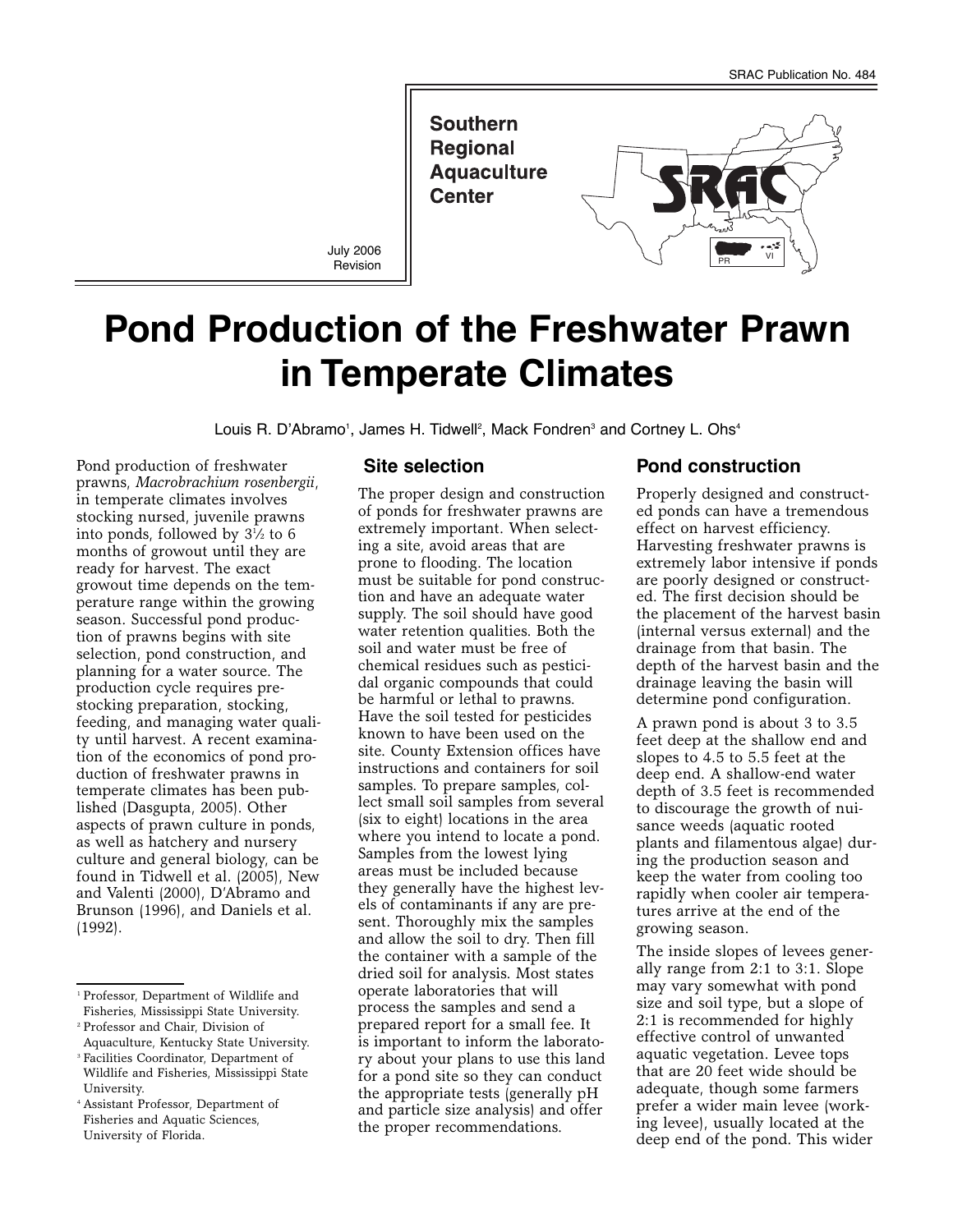working levee gives equipment and laborers better access to the harvest basin. Erosion from wind and waves generally has a modest effect on prawn ponds, which are usually smaller than 3 acres. There should be about 1 foot of extra soil height (levee freeboard) above the operating water level of the pond to add structural stability and capture rainwater.

Bottom contours and drain harvest structures are the most important aspects of freshwater prawn pond design because they affect efficiency of harvest. The pond bottom should have no obstructions or deep depressions to interfere with the goal of concentrating all prawns into one area during drain harvest. Slopes of 7 to 9 inches per 100 feet of pond length and about 7 inches per 100 feet from the side levees to the center of the pond are recommended. These measurements are taken from the toe (bottom of the slope) of the inner levees. During harvest, pond contours should direct the movement of the prawns as they follow the water flow into a wide, shallow, V-shaped channel along the length of the pond. The channel flow will then be directed toward either an internal concentration basin or an internal harvest basin. An external harvest basin is combined with an internal concentration basin, whereas the internal harvest basin design is a singular feature.

## **Pond size and shape**

Prawn pond sizes will be site-specific as determined by land topography, desired pond shape, and the associated feeding, harvesting and processing capacities. Pond shape and size should fit management practices and capabilities. However, size typically ranges from 1 to 5 acres and the preferred shape is rectangular.

A plan that allies design and construction decisions with harvest intentions (product form and processing capabilities) is very important. Chances for success greatly increase when pond design and logistics (harvest plan) are compatible. Total pond acreage and rate of harvest should be determined by the number of pounds of

prawns that can be sold fresh or on ice, or processed and frozen without suffering holding losses, and the potential for losing unharvested prawns when temperature falls at the end of the growing season. In a properly designed and constructed pond, about 75 percent of the prawns may leave the pond as the last 20 percent of the water exits (if harvesting to an external harvest basin). The ability to manually remove all prawns (including any stranded on the pond bottom) and process them on site depends on the availability of a sufficient labor force and/or ice-packing facility. Ponds smaller than an acre may yield more per acre than larger ponds if the shape of larger ponds reduces the ratio of perimeter to total surface area. Under similar management practices, higher ratios are believed to promote higher yields.

If a formulated feed is to be used, the pond shape should allow feed to be distributed over the entire surface of the pond because freshwater prawns are territorial. Feeding with the wind increases the range of feeding equipment. The topography may allow for siting a pond to take advantage of prevailing winds. If fertilization is the feeding strategy, distribution across the entire pond surface is probably not critical.

## **Design for harvest**

Harvesting by seine is not recommended. The process is labor intensive and may damage prawns if they become entangled and are dragged through the mud of the pond bottom. Prawns naturally follow a flow of water, so drain harvest is a passive, yet efficient, method of collecting prawns. If the pond is poorly designed for

draining, a large number of prawns may be left stranded in muddy depressions and have to be removed manually. If this is not done quickly, their condition may become unacceptable for processing.

Harvest basins can be external or internal, but should be designed so that all pond water drains rapidly into them.

#### **External harvest basin**

The external (outside the levee) harvest basin design consists of a fan-shaped (wide V from overhead), deepened area (6 inches deep, 20 to 30 feet wide, and approximately 30 feet from the drain pipe) within the pond where prawns are initially concentrated. This area is called an internal concentration basin. The fan is tapered and slopes to the focal point (V-shaped end), which is located at the opening of the drain harvest pipe (Fig. 1). Shallow trenching within the internal concentration basin may help direct the flow of prawns farther and concentrate them as they follow the water flow to the drain harvest pipe, and then to the harvest basin located outside the pond levee. Prawns that do not exit will remain in the internal harvest basin. The bottom of the drain harvest pipe(s) should be about 6 inches below the lowest point in the pond; this is referred to as "6 inches below the low." The pipe should extend slightly past the toe of the inner levee and through the outer levee to a point suitable for emptying water into the external harvest basin. The pipe(s) must have an adequate slope to move the water and prawns (Fig. 2).

The purpose of the external harvest basin is to collect the prawns



*Figure 1. Cross-sectional side view of a pond designed for drain harvest to an external harvest basin.*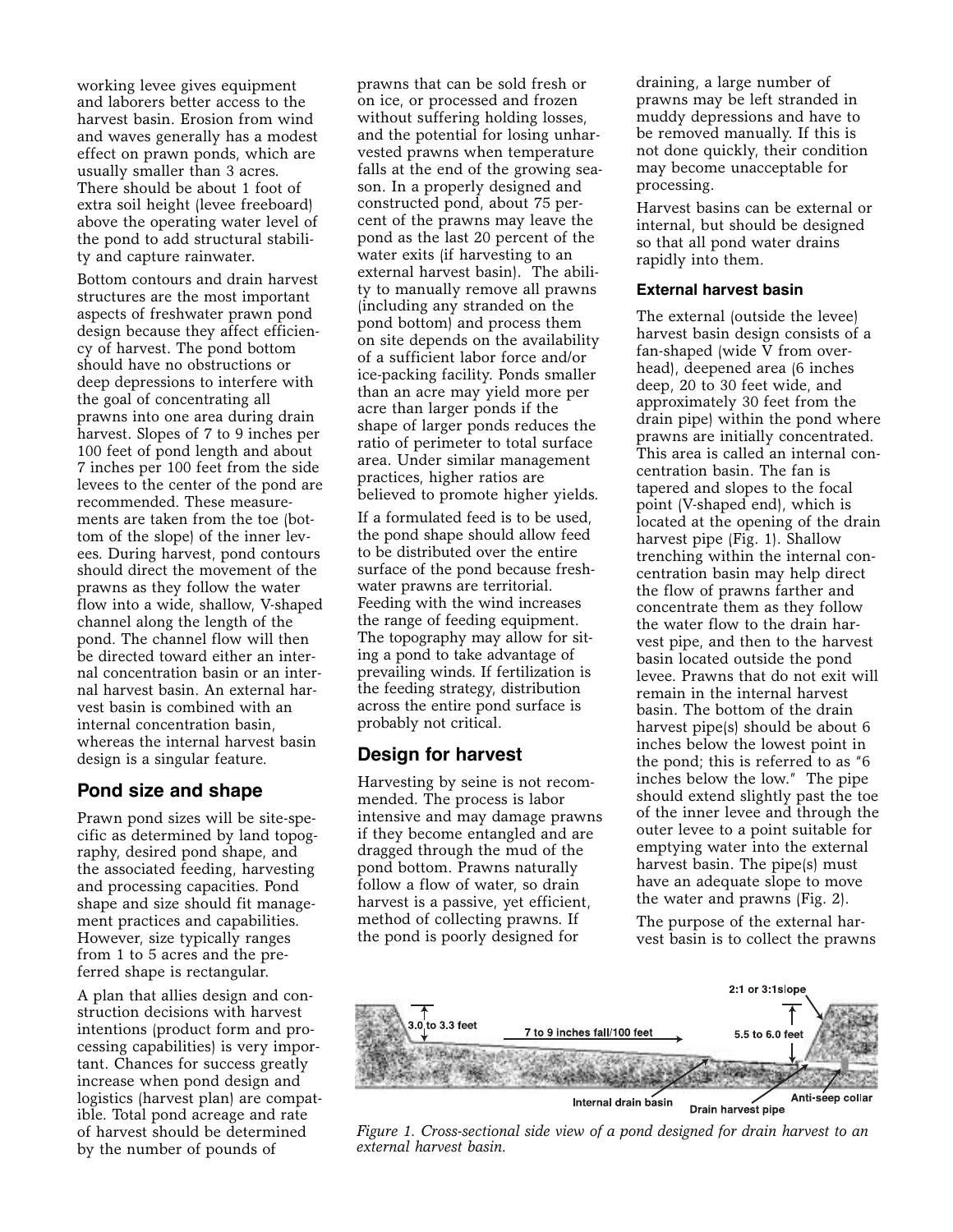and hold them under good water quality conditions until time to transport them for live holding or processing. Therefore, the water will need to be well aerated to maintain adequate levels of dissolved oxygen. Otherwise, the prawns will be stressed. The external harvest basin must allow the water to drain from the pond



*Figure 2. Overhead view of a pond designed with an external harvest basin.*

while holding all prawns. Livecars staked out in drainage ditches and expanded metal boxes with mesh have been used to hold prawns. A concrete basin equipped with mesh drainage areas is a permanent and highly effective option.

The diameter of the drainage pipes should be based on the acreage of the pond; all water should drain from the pond within 6 to 8 hours. It is important to be able to drain the entire pond rapidly and to vary the rate of flow exiting the pond. Drain harvests of properly designed 1- to 3-acre ponds have demonstrated that a single 12- to 16-inch-diameter pipe or two 8- to 10-inch-diameter pipes will drain ponds within the desired time. If grass carp have been stocked to control aquatic weeds, workers must be careful to keep the carp out of drain pipes less than 12 inches in diameter. Carp tend to lodge themselves sideways in the pipes, preventing prawns from exiting. Removing the carp can be a laborious, time-consuming task.

If standpipes are used, a second smaller pipe that extends through the levee to control water level is recommended. This design is generally more cost-effective than the fittings, pipe and screen required to make the drain harvest pipe also serve for pond water overflow. Regardless of its size and design, the standpipe should be fitted with screening of adequate

mesh size to prevent prawns from escaping the pond. Being able to exchange screens of increasing mesh size throughout the production period also can be beneficial.

Several types of pipe are available and cost is always an important factor. Underground, smoothwalled pip (piping used in the irrigation industry) may be a more economical choice than schedule 40 PVC. Pipe can be purchased at businesses specializing in irrigation equipment. Rate of flow through the harvest drainpipe is often controlled by a piece of plywood or some other flat, sturdy surface and an alfalfa valve (Figs. 3a and 3b). Plywood or another suitable material also is used as a primitive gate or guillotine valve on the inflow end (pond side) of the drainpipe. It should be put in place before stocking the pond. It serves as a safety valve if problems in the operation of the alfalfa valve arise. Check the placement of this gate before opening the alfalfa valve. The alfalfa valve is used to stop the flow of water leaving the pond and should be located on the outside of the pond at the external harvest basin. Be sure the valve and pipe are compatible and that the alfalfa valve has an arch, a removable central yolk within the valve. After this arch (yolk) is removed from the valve, water passes without obstruction through the harvest pipe and into



*Figure 3. Cross-sectional side (a) and overhead (b) view of an alfalfa valve with a removable arch.*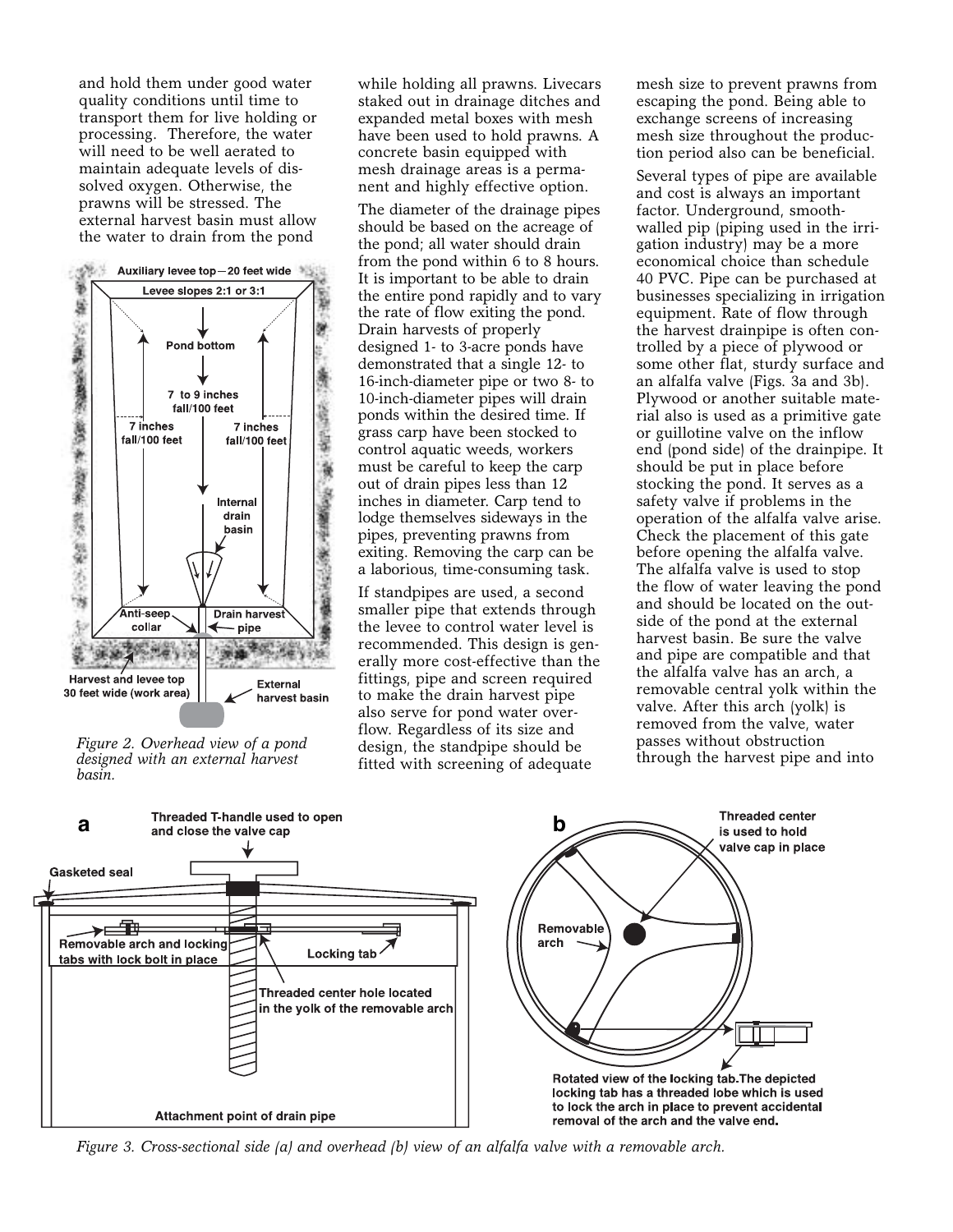the harvest basin. An alternative to a standpipe for the control of water level within a pond is an inline water control structure. Slats within the drain structure are either added or removed to maintain the desired water level.

Clean pond water must flow through the catch basin. As the harvest progresses, prawns should be removed from the catch basin periodically. To keep prawns clean, water may need to be added from a well or a neighboring pond to flow through the catch basin and external harvest basin of a harvested pond. Water leaving the harvest basin must have adequate drainage so it will not back up into the harvest basin and cause it to overflow. Structures such as rip-rap should be placed along the drainage ditch that is receiving the flow of water to reduce erosion, because a large volume of water flows when harvest begins.

#### **Internal harvest basin**

Having only an internal harvest basin requires few changes in overall pond design. Levee slopes and tops, grade, and pond bottom contours are similar except for the incorporation of a rectangular internal harvest basin. The internal harvest basin is located at the deep end of the pond and is 1 to 2 feet deeper than the rest of the pond bottom. It is much larger and deeper than the fan-shaped internal concentration basin used with an external harvest basin. An internal harvest basin stretches across most of the width and about 15 feet along the length of the pond bottom. Harvest is conducted by lowering the pond water level to the level of the internal harvest basin, where prawns are concentrated and then removed with a small seine or, if necessary, manually. It is absolutely essential to be able to aerate the water in the internal harvest basin (using a vertical lift or similar type of aerator). The slope within the basin must be directed to the drainpipe (Figs. 4 and 5). A single 12-inch pipe screened at the top, with a swivel type elbow at the bottom, should be sufficient. This pipe serves as both a drain pipe and a standpipe,

so there is no need for another standpipe. The placement of the drain pipe within the internal harvest basin should be determined by external drainage features or cost. The internal harvest basin must be drained as completely as possible to ensure complete harvest.

If an external pond drain valve is fitted to the drainage structure and all prawns are to be harvested from the basin within the pond, then an alfalfa valve with a removable arch is not necessary. Various types of valves can be used, including an alfalfa valve with a fixed arch.

## **Substrate**

Adding substrate to a prawn pond changes it from a two-dimensional



*Figure 4. Overhead view of a pond designed with an internal harvest basin.*

area to a three-dimensional area. In ponds without natural (perimeter vegetation) or artificial substrate, the territorial prawns are confined to the benthic (bottom) area of a pond. Therefore, as the growing season progresses, the total weight (biomass) of the prawns in a pond increases and the corresponding amount of bottom area available per unit of body weight decreases. As a result, growth rates decrease and mean individual weights at harvest are lower in ponds with comparatively higher densities of prawns. This response is called density-dependent growth.

Adding substrate removes or delays problems associated with density-dependent growth because there is more area for prawns within the pond. As a result, production increases. The preferred substrate is the orange polyethylene safety fencing that is often installed around construction sites. It is comparatively inexpensive and durable. Alternative materials should be equally effective, such as largemesh, less expensive monofilament netting.

Studies suggest that using a mesh substrate equivalent to 25 percent of the bottom surface area increases harvest yield by 15 to 20 percent. The actual amount of mesh substrate required is calculated by including the area (excluding mesh) of both sides of the substrate. The size of the mesh may not be as important as the overall amount of substrate used. Generally, 11,000 to 15,000 square feet of substrate (calculation based on one side) are required per water surface acre, assuming the average depth of the



*Figure 5. Cross-sectional view of a pond designed with an internal harvest basin.*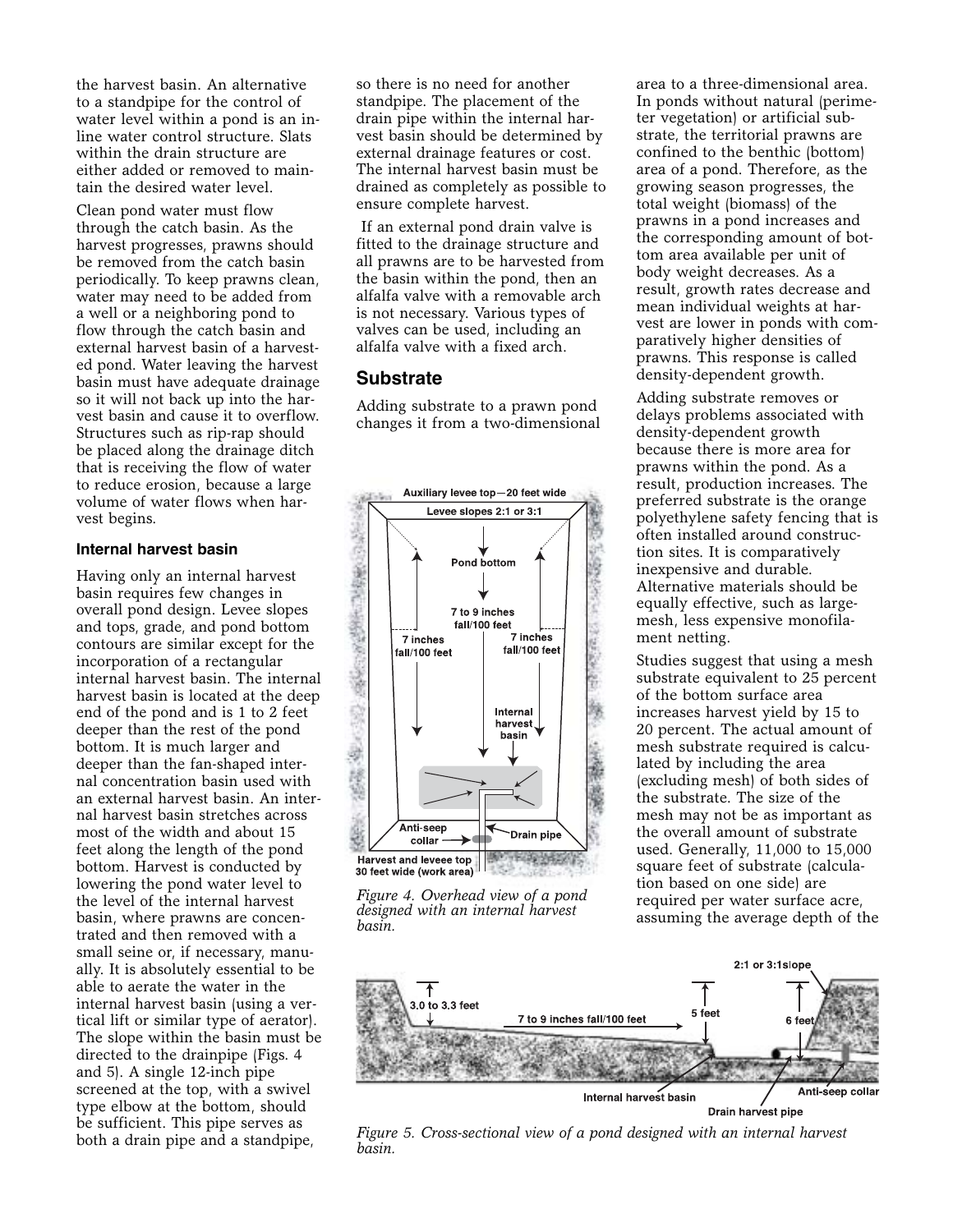

*Figure 6. Cross-sectional view of a pond with focus on the internal harvest basin.* 

pond is approximately 3.5 feet. To get maximum use of the substrate, it should be suspended vertically within the water column and positioned about 6 inches above the bottom and below the surface of the water. It may not be practical to install substrate in ponds larger than 2 to 3 acres. This is the size of most commercial ponds used for the culture of *Macrobrachium*.

Studies have demonstrated that using substrate increases yield regardless of stocking density. The cost and durability of the material used must be weighed against the increase in production that is realized.

## **Water sources and quality**

Well water is recommended for freshwater prawn production. Water sources that may have been contaminated by pesticide runoff should be tested to be sure they are suitable for raising prawns. If surface water is used to fill ponds, be careful to keep fish from entering. Some species of fish will eat small prawns and the feed or fertilizer that is added to ponds as a source of nutrition for the prawns.

Besides chemical pollution, the principal water quality concerns in freshwater prawn production are hardness, alkalinity and pH. Water hardness should range between 50 and 200 mg/L. Lower levels reduce the hardness of the calcium-based shell of prawns; higher levels may reduce growth and produce lime  $(CaCO<sub>3</sub>)$  encrustations on the shells. To increase the hardness of the water, calcium must be added; agricultural gypsum  $(CaSO<sub>4</sub> 2H<sub>2</sub>O)$  is recommended. The purity of this compound varies from 70 to 98 percent. Assuming the product used is 100 percent pure, total hardness can be increased by 1 mg/L for

every 1.73 mg of gypsum added per liter of water. Alkalinity should range from at least 50 mg/L to 150 mg/L. Agricultural lime can be used to increase both alkalinity and hardness. The pH of the water should be between 7.0 and 8.5. A total alkalinity of 100 to 150 mg/L will stabilize pH by buffering from the carbonate fraction of the limestone (Wurts and Durborow, 1992).

# **Pond preparation and stocking**

Prawns should not be stocked in ponds containing fish. Fish are potential predators and/or competitors for natural food resources and feed. Fish must be eradicated before stocking prawns, either by draining the entire pond or by applying 3 pints (1.41 L) of 5% emulsifiable rotenone (Fintrol®), a piscicide, per acre-foot of water. This product can not be applied without a certified pesticide applicator's license or direct supervision by someone who has been licensed. Rotenone is potentially toxic to prawns. The rate at which it breaks down after application is influenced by temperature, light, levels of dissolved oxygen, and alkalinity. Generally, prawns can be stocked 2 to 3 weeks after application. To ensure that conditions are safe, place four or five juvenile prawns into two or more small cages suspended from floats and let them drift within the water column at different locations in the pond. If the prawns survive for 48 hours, any chemical residue is probably gone.

Ponds should be filled with water and fertilized about 2 to 3 weeks before they will be stocked. Ponds should be fertilized with inorganic and organic fertilizers

to stimulate an algal bloom and a bacteria-based system within the water column. This will keep sunlight from reaching the bottom of the pond and prevent the growth of aquatic weeds such as *Chara* sp. and *Naja*s sp. (Brunson et al., 1994).

A liquid inorganic fertilizer either a 10-34-0 or a 13-38-0 gives the best results. It should be added to the pond water at a rate of 1.9 L  $\frac{1}{2}$  gallon) per surface acre to stimulate blooms of microscopic algae. Inorganic fertilization is most effective when pond water temperatures exceed 65 degrees F. If water has low hardness, adding lime will increase the effectiveness of the inorganic fertilizer. If possible, this procedure should be complemented by adding water from ponds with already established populations of desirable phytoplankton (a process called seeding). If either rooted plants or floating filamentous algae ("moss") plants appear, no additional inorganic fertilizer should be applied because it will encourage the growth of these undesirable aquatic plants. Dense nuisance plants can interfere with applying feed and fertilizers and with harvest.

Organic fertilizers that can be used in a prawn pond include distillers dried grains and solubles (DDGS), cottonseed meal, alfalfa meal, soybean meal, sinking catfish feed or combinations of these materials. Make the first application, at a rate of 200 pounds per acre, within a day after filling the pond. Thereafter, apply the chosen fertilizer at a rate of 15 to 20 pounds per acre every other day until stocking to enhance production of natural food organisms for the prawns. Once the prawns have been stocked, follow the recommendations for organic fertilization (see the Feeds and Feeding section). The choice of an organic fertilizer should be based on cost and availability.

If pH values fail to stabilize naturally in ponds before stocking, sodium bicarbonate should be added. However, this compound does not change pH significantly and its effect is not long lasting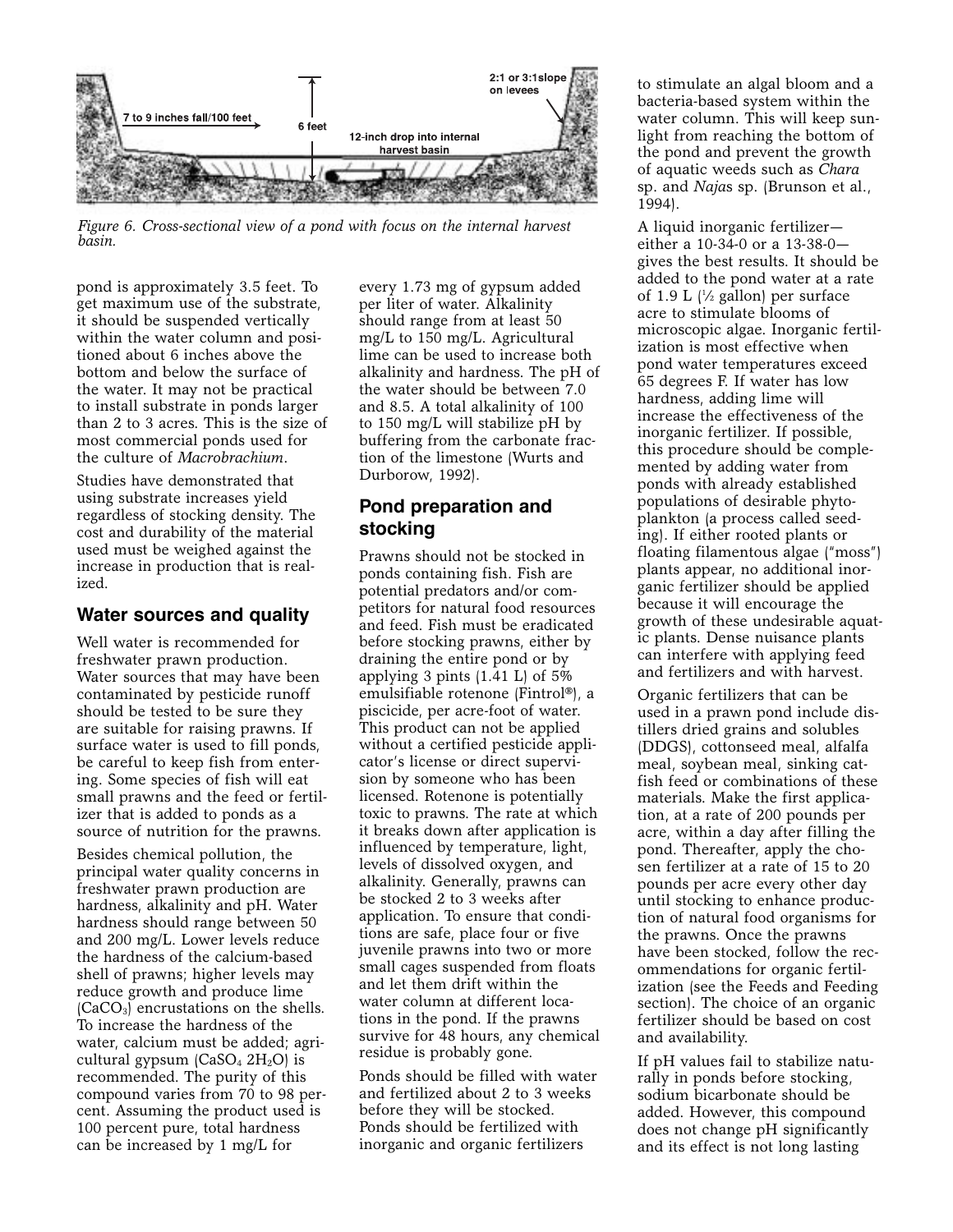(see the Water Quality and Management section).

Ponds should be stocked as soon as it is certain that water temperatures in the early morning will consistently remain above 68 degrees F. Stocking may occur from late April though mid-June, depending on the region. Because of the limited growing season, only juveniles should be stocked, regardless of stocking density. The mean stocking weight should be 0.25 to 0.40 g to realize the best return for the purchase cost of juveniles. In regions where the growing season is shortest, the stocking weight should be at the high end of the range. The range in juvenile stocking weight is usually the result of postlarvae having been held in the nursery phase of culture for different lengths of time (generally 40 to 60 days). Smaller juveniles are less expensive, but just a small increase in stocking weight, from 0.14 g to 0.25 g, can result in a 40 percent increase in production for a 120- to 130-day growout period. Purchasing juvenile prawns with a mean weight of more than 0.40 g is not an efficient alternative because transporting them requires larger volumes of water, an expense that is aggravated if they must be transported a considerable distance. In addition, purchasing these more expensive juveniles will substantially increase the variable costs of an enterprise, usually without enough additional revenue to compensate for it.

Before stocking, make sure the temperature of the pond water is similar to that of the transport water. If the difference is greater than 5 degrees F, the prawns should be gradually acclimated to the temperature of the pond water. This can be accomplished by gradually mixing the pond water (at least 50 percent replacement) with the prawn holding water, allowing about 5 minutes for each degree of temperature increase.

Stocking rates that will provide marketable prawns after a 4- to 5 month growth season generally range from 8,000 to 28,000 per acre. Mean individual weight at harvest is inversely proportional to stocking density because individual growth is influenced by the total amount of prawn biomass in the pond. Therefore, choice of a stocking density will probably be determined by the market and marketing strategies.

#### **Feeds and feeding rates**

As in other types of animal agriculture, successful prawn culture is based upon realizing high-value outputs (prawns) from low-cost inputs (fertilizer and feed). The objective is to achieve maximum growth by providing a continuous source of nutrition as inexpensively as possible without overfeeding. Overfeeding not only reduces potential revenue but also can lead to poor water quality that can impair growth.

Organic fertilizer enhances the natural productivity of ponds so that sufficient natural food organisms (insect larvae, worms, etc.) are available for prawns. Organic fertilization continues throughout the growing season, provided that the demand for food by the prawns does not exceed the rate at which natural food organisms are being produced. Sinking catfish feed has traditionally been the recommended feed/fertilizer, but other pelleted forms of agricultural feeds or feedstuffs, such as corn gluten pellets, wheat midds, or range cubes, also have been used. The protein content of these products ranges from 17 to 20 percent (as is) or 20 to 20.3 percent on a dry weight basis. The survival, mean individual harvest weight, and harvest yield achieved with these fertilizers in production experiments have been

**Table 1. Recommended percentages of total organic fertilizer/ feeds for the pond culture of** *Macrobrachium rosenbergii* **during specific time intervals of a 20 week maximum growout period.**

| Weeks    | Percentage of total |
|----------|---------------------|
| 1 to 6   | 16.0                |
| 7 to 11  | 27.8                |
| 12 to 16 | 32.6                |
| 17 to 20 | 23.6                |

comparable to those using sinking catfish feed. Therefore, using these less expensive fertilizers, either alone or in combination, may reduce variable costs considerably.

Recommended feeding rates are estimates based upon two factors water temperature and prawn biomass (determined by estimates of individual weight, density and survival). The daily rate of fertilizer application increases as the length of the growing season increases, but generally should not exceed 70 lb/A. The total amount of poststocking fertilizer/feed needed, expressed as a ratio relative to the total anticipated production, is approximately 3.5 to 4.0. A recommended rate of application for a 20-week growout period, expressed as a percentage of total fertilizer/feed, is presented in Table 1. With higher initial stocking densities, production is anticipated to increase and the total amount of feed and corresponding daily rates of application per acre will increase based upon these percentages. Applying this level of organic fertilizer will probably be sufficient for stocking densities up to approximately 24,000/A. At higher stocking densities, this amount of fertilizer probably will not produce the quantity of natural food required for maximum prawn growth rate during the final 3 to 4 weeks of growout. At this last stage of growth, prawns may need to be fed a water-stable, nutritionally complete prawn diet as a supplement. However, the cost-effectiveness of using a supplement is questionable. Formulated feeds may be costeffective only when yields are expected to exceed 1,500 lb/A.

## **Polyculture**

The concept of prawn and fish polyculture is based upon the belief that the amount of biomass in prawn ponds that have been stocked at the lower end of the range of density can be increased without any detrimental effect. The ecological balance (chemical and biological) in a pond can be better realized through the culture of two species. A number of fish species have been cultured in the same pond with prawns, including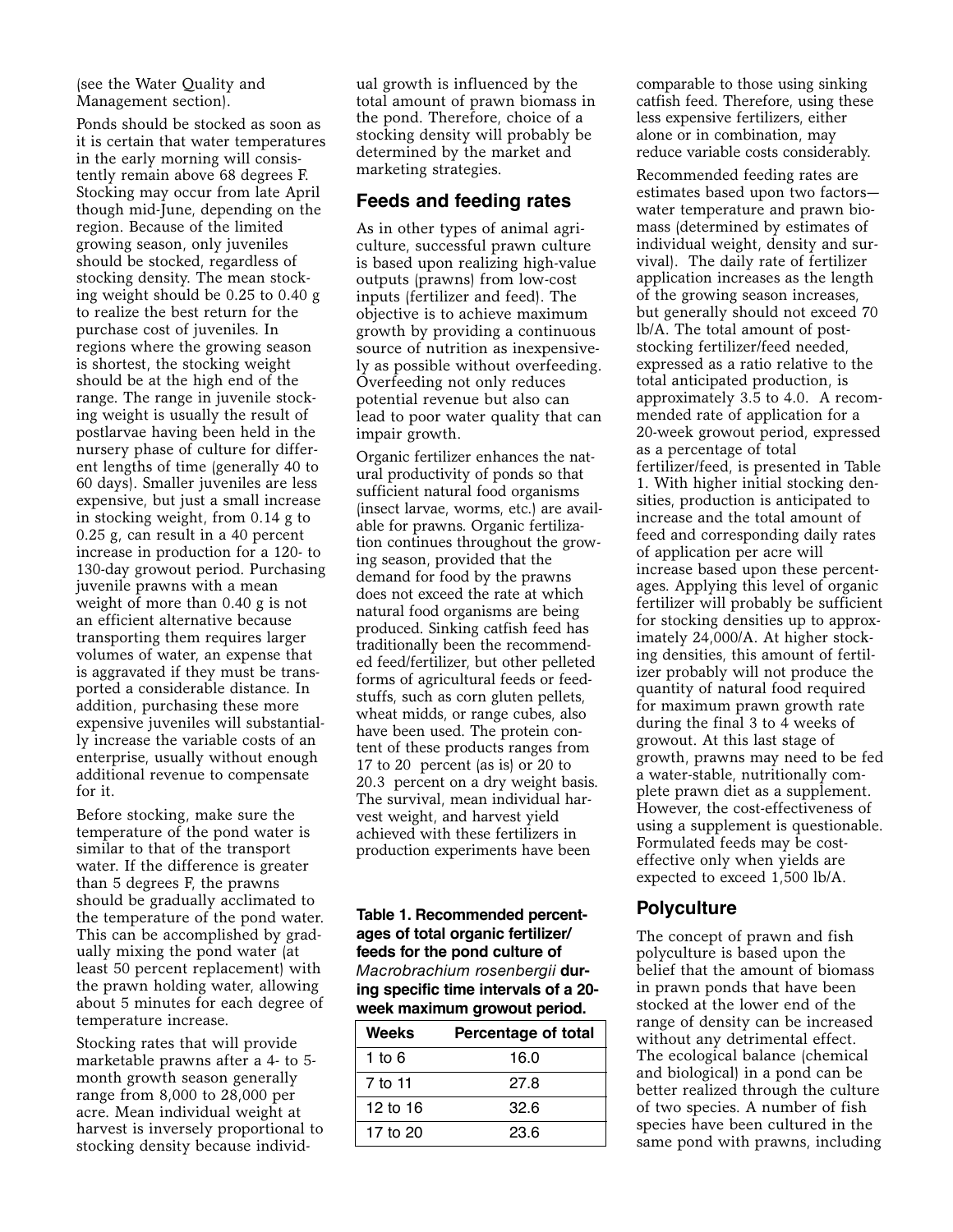channel catfish, yellow perch and tilapia. The best application of this polyculture management strategy is to confine the fish in cages floating in the prawn ponds. This design prevents fish from consuming prawns, aids in managing water quality, and facilitates the harvest of the two species. To be suitable for polyculture, a fish species must be a warm-water species, adaptable to cage culture, and able to reach marketable size within 4 to 5 months. Based on these criteria, the best candidate appears to be *Tilapia* sp.

In experimental ponds, tilapia have been stocked in cages at a density of 1.5 to 3 fish per cubic foot of cage volume, up to a total of 1,000 to 2,000 fish per acre. Tilapia weighing 100 g have been stocked in experimental ponds. Their mean weight at harvest has ranged from 470 to 500 g. In commercial culture, the stocking size has ranged from 50 to 400 g, depending on the size demand of the market the producer desires to serve. The cages are located in the deepest areas of the pond, so that at least 2 feet of clearance can be maintained between the bottom of the cage and the pond bottom. Cages should be located to benefit from water circulation produced by an aerator in the pond. Convenient access to the cages must be planned so that fish can be fed daily. A floating 32% protein catfish diet is adequate and tilapia should be fed as much as they will actively consume (to satiation) in 10 to 20 minutes. In polyculture, prawns benefit from two additional sources of organic material, undigested food and any uneaten food that sinks to the bottom of the pond. It has been suggested that the rate of application of fertilizer/feed for the prawns could possibly be reduced by about 25 percent without any corresponding need to reduce the prawn stocking rate. Polyculture can be combined with added substrate in intensively managed ponds and may have its best application in these same smaller ponds. These systems require more frequent monitoring of water quality and possibly more aeration.

# **Water quality requirements and management**

Other than the quality and quantity of food consumed and water temperature, dissolved oxygen and pH are the principal water quality variables that influence prawn growth and survival. These factors must be monitored and maintained at satisfactory levels.

#### **Dissolved oxygen**

Oxygen is the variable that can be managed most effectively to improve annual yields. There must be some way to aerate ponds, even when the stocking density and fertilization rate are low. Although prawns can survive when dissolved oxygen is below 2 ppm, at least 3 ppm should be maintained to avoid stress and achieve the highest growth rates. When levels fall below or are anticipated to fall below this concentration, pond water should be aerated by an electric, in-pond aerator (1 hp per water surface acre) and/or a tractor-driven, paddlewheel aerator. When water temperatures and feeding rates increase, dissolved oxygen should be monitored and recorded more often (at least early morning, late afternoon and late evening). Levels of dissolved oxygen are generally lowest just before sunrise. An alternative is to aerate prawn ponds for 12 to 14 hours (2000 h to 0800 -1000 h) each day, but this may still be insufficient to prevent low levels of dissolved oxygen so ponds still must be monitored. Aerators should be located at the deep end and near the drain basin area to minimize the accumulation of sediment there. If aerators are located in the shallow end, a shallow depression will form below them and cause prawns to be stranded in a large pool during a drain harvest. If pond depth exceeds what is recommended (see the Pond Construction section), then stratification can occur, causing levels of dissolved oxygen in the bottom water layer to be low or even reach lethal levels.

## **pH**

To avoid stress and possible mortality, the pH of the water should remain within the range of 7.0 to 9.0. Prawns grow best at a pH of 7 to 8.5, but will still grow and survive at a pH as low as 6.5 and as high as 9.5. A pH higher than 9.0 is undesirable for stocking and anything higher usually is lethal to juvenile prawns (see the Pond Preparation and Stocking section). Problems with high pH generally occur in the late afternoon on sunny days during the early part of the production period, when inorganic fertilization is used to promote fast-growing blooms of microscopic algae. Water of low alkalinity  $(0.5 \text{ to } 50 \text{ mg/L})$  is more prone to undesirably high pH because its capacity to buffer against high pH is reduced (Wurts and Durborow, 1992). Total alkalinity should be 50 to 150 mg/L (ppm), and can be increased to desired levels by applying agricultural lime  $(CaCO<sub>3</sub>)$ . Juvenile prawns appear to be more susceptible to the harm of high pH values. High afternoon pH generally ceases to become a problem as organic matter begins to accumulate and is routinely introduced into the pond. As the organic matter decomposes, carbon dioxide is produced and it usually keeps the pH below 9.0. If pH begins to rise toward an undesirable value during the early period of production, organic matter should be added at a rate of 15 lb/A, in addition to what has been recommended (see the Feeds and Feeding Practices section), for about 7 days. To avoid pH increasing to lethal levels, a rapid reduction in pH can be achieved through the addition of DePhos-A®, buffered alum (sodium bicarbonate and aluminum potassium sulfate  $\text{AlK}[\text{SO}_4]_2$  at a ratio of 1:1 in powder form). For every 0.5 reduction of pH desired, the added alum must be dissolved in the water to produce a concentration of 10 ppm (approximately 42 lb/A each of both alum and sodium bicarbonate). pH should be monitored before and within a few hours after introduction to determine whether more might need to be gradually added to achieve the desired pH. Initial additions should not exceed a concentration that will produce a one unit decrease in pH. Additional amounts may be needed